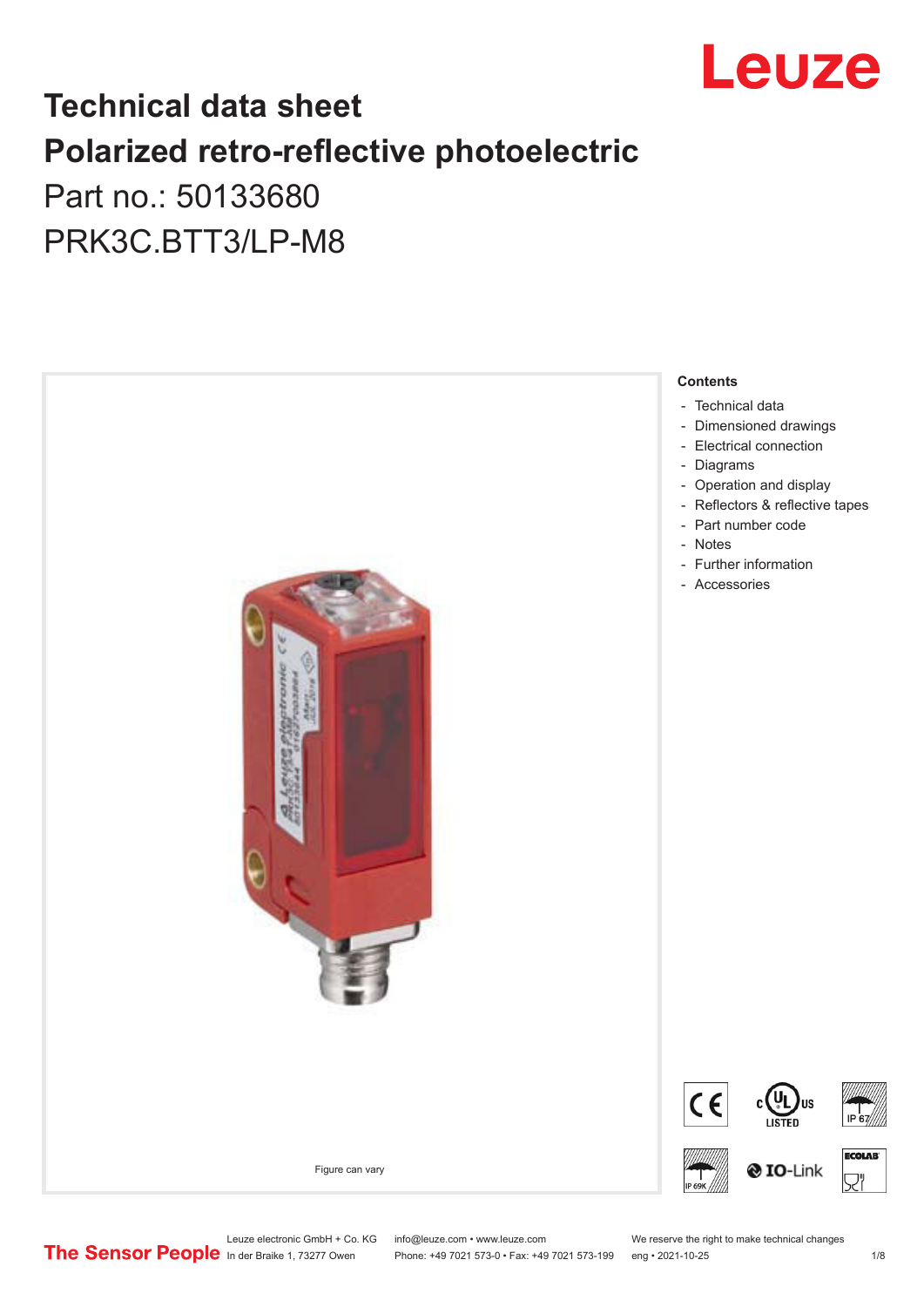## <span id="page-1-0"></span>**Technical data**

# Leuze

#### **Basic data**

|                                 | <b>Series</b>                                             | 3C                                      |  |
|---------------------------------|-----------------------------------------------------------|-----------------------------------------|--|
| <b>Operating principle</b>      |                                                           | Reflection principle                    |  |
|                                 | <b>Application</b>                                        | Detection of highly transparent bottles |  |
|                                 |                                                           | Detection of transparent films          |  |
|                                 |                                                           |                                         |  |
|                                 | <b>Special version</b>                                    |                                         |  |
|                                 | <b>Special version</b>                                    | Autocollimation                         |  |
|                                 |                                                           | <b>Tracking function</b>                |  |
|                                 |                                                           |                                         |  |
|                                 | <b>Optical data</b>                                       |                                         |  |
|                                 | <b>Operating range</b>                                    | Guaranteed operating range              |  |
|                                 | <b>Operating range</b>                                    | $03$ m, With reflector TK(S) $100x100$  |  |
| <b>Operating range limit</b>    |                                                           | Typical operating range                 |  |
| <b>Operating range limit</b>    |                                                           | 0  3.6 m, With reflector TK(S) 100x100  |  |
| <b>Light source</b>             |                                                           | LED, Red                                |  |
| Wavelength                      |                                                           | 635 nm                                  |  |
| <b>LED</b> group                |                                                           | Exempt group (in acc. with EN 62471)    |  |
| <b>Transmitted-signal shape</b> |                                                           | Pulsed                                  |  |
|                                 |                                                           |                                         |  |
|                                 | <b>Electrical data</b>                                    |                                         |  |
|                                 | <b>Protective circuit</b>                                 | Polarity reversal protection            |  |
|                                 |                                                           | Short circuit protected                 |  |
|                                 |                                                           |                                         |  |
|                                 | Performance data                                          |                                         |  |
|                                 | Supply voltage U <sub>B</sub>                             | 10  30 V, DC, Incl. residual ripple     |  |
|                                 | <b>Residual ripple</b>                                    | 0  15 %, From $U_{\rm B}$               |  |
|                                 | <b>Open-circuit current</b>                               | 015mA                                   |  |
|                                 |                                                           |                                         |  |
|                                 | Outputs<br>Number of digital ewitching outpute 2 Piece(s) |                                         |  |
|                                 |                                                           |                                         |  |

| Number of digital switching outputs 2 Piece(s) |  |  |
|------------------------------------------------|--|--|
|------------------------------------------------|--|--|

**Switching outputs Voltage type** DC **Switching current, max.** 100 mA **Switching voltage** 

high:  $\geq (U_{\text{B}} - 2V)$ Low: ≤2V **Switching output 1 Connection 1, pin 4 Switching element** Transistor, Push-pull

**Switching principle** IO-Link / light switching (PNP)/dark switching (NPN) **Switching output 2**

Connection 1, pin 2 **Switching element** Transistor, PNP **Switching principle** Dark switching

#### **Timing**

| <b>Switching frequency</b> | 1.500 Hz         |
|----------------------------|------------------|
| Response time              | $0.33$ ms        |
| <b>Readiness delay</b>     | $300 \text{ ms}$ |
| Response jitter            | $110$ us         |
|                            |                  |

#### **Interface**

**Type** IO-Link

| <b>IO-Link</b>       |                  |
|----------------------|------------------|
| <b>COM</b> mode      | COM <sub>2</sub> |
| Min. cycle time      | $COM2 = 2.3$ ms  |
| <b>Frame type</b>    | 2.5              |
| <b>Specification</b> | V1.1             |
| SIO-mode support     | Yes              |

#### **Connection**

| <b>Connection 1</b>       |                |
|---------------------------|----------------|
| <b>Function</b>           | Signal IN      |
|                           | Signal OUT     |
|                           | Voltage supply |
| <b>Type of connection</b> | Connector      |
| <b>Thread size</b>        | M <sub>8</sub> |
| <b>Type</b>               | Male           |
| <b>Material</b>           | Metal          |
| No. of pins               | 4-pin          |

#### **Mechanical data**

| Dimension (W x H x L)             | 11.4 mm x 34.2 mm x 18.3 mm  |
|-----------------------------------|------------------------------|
| <b>Housing material</b>           | <b>Plastic</b>               |
| <b>Plastic housing</b>            | PC-ABS                       |
| Lens cover material               | Plastic / PMMA               |
| Net weight                        | 10q                          |
| <b>Housing color</b>              | Red                          |
| Type of fastening                 | Two M3 threaded sleeves      |
|                                   | Via optional mounting device |
| <b>Compatibility of materials</b> | <b>ECOLAB</b>                |

#### **Operation and display**

| Type of display                     | I FD                   |
|-------------------------------------|------------------------|
| <b>Number of LEDs</b>               | 2 Piece(s)             |
| <b>Operational controls</b>         | Teach button           |
| Function of the operational control | Sensitivity adjustment |

#### **Environmental data**

| Ambient temperature, operation | -10  60 °C |  |
|--------------------------------|------------|--|
| Ambient temperature, storage   | -40  70 °C |  |
|                                |            |  |

#### **Certifications**

| Degree of protection     | IP 67         |
|--------------------------|---------------|
|                          | IP 69K        |
| <b>Protection class</b>  | Ш             |
| <b>Certifications</b>    | c UL US       |
| <b>Standards applied</b> | IEC 60947-5-2 |
|                          |               |

#### **Classification**

| <b>Customs tariff number</b> | 85365019 |  |
|------------------------------|----------|--|
| eCl@ss 5.1.4                 | 27270902 |  |
| eCl@ss 8.0                   | 27270902 |  |
| eCl@ss 9.0                   | 27270902 |  |
| eCl@ss 10.0                  | 27270902 |  |
| eCl@ss 11.0                  | 27270902 |  |
| <b>ETIM 5.0</b>              | EC002717 |  |
| <b>ETIM 6.0</b>              | EC002717 |  |
| <b>ETIM 7.0</b>              | EC002717 |  |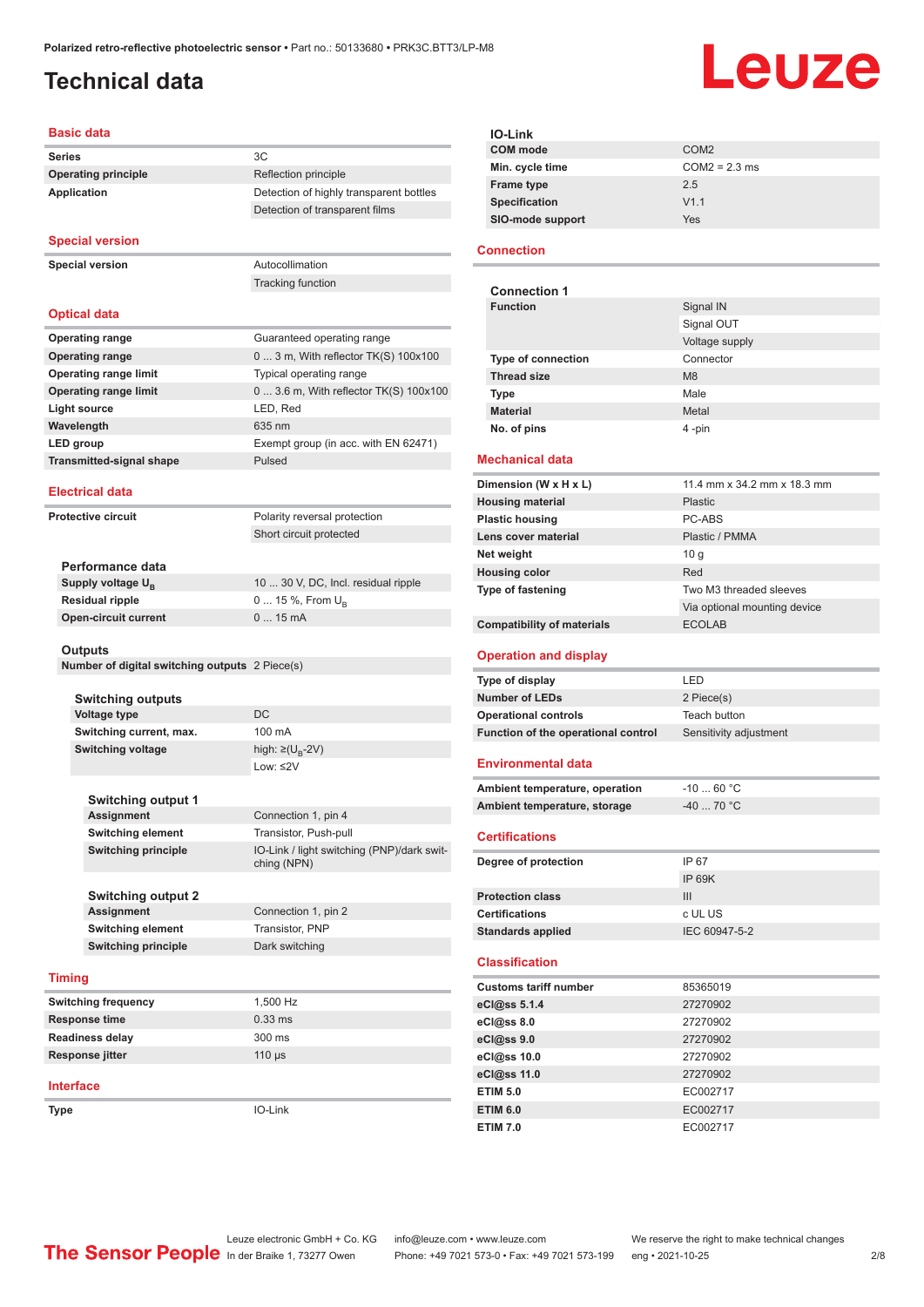## <span id="page-2-0"></span>**Dimensioned drawings**

**Leuze** 

All dimensions in millimeters



**Electrical connection**

#### **Connection 1**

| <b>Function</b>    | Signal IN      |
|--------------------|----------------|
|                    | Signal OUT     |
|                    | Voltage supply |
| Type of connection | Connector      |
| <b>Thread size</b> | M <sub>8</sub> |
| <b>Type</b>        | Male           |
| <b>Material</b>    | Metal          |
| No. of pins        | 4-pin          |

| Pin            | <b>Pin assignment</b> |
|----------------|-----------------------|
| 1              | V+                    |
| $\overline{2}$ | OUT <sub>2</sub>      |
| 3              | <b>GND</b>            |
| 4              | IO-Link / OUT 1       |

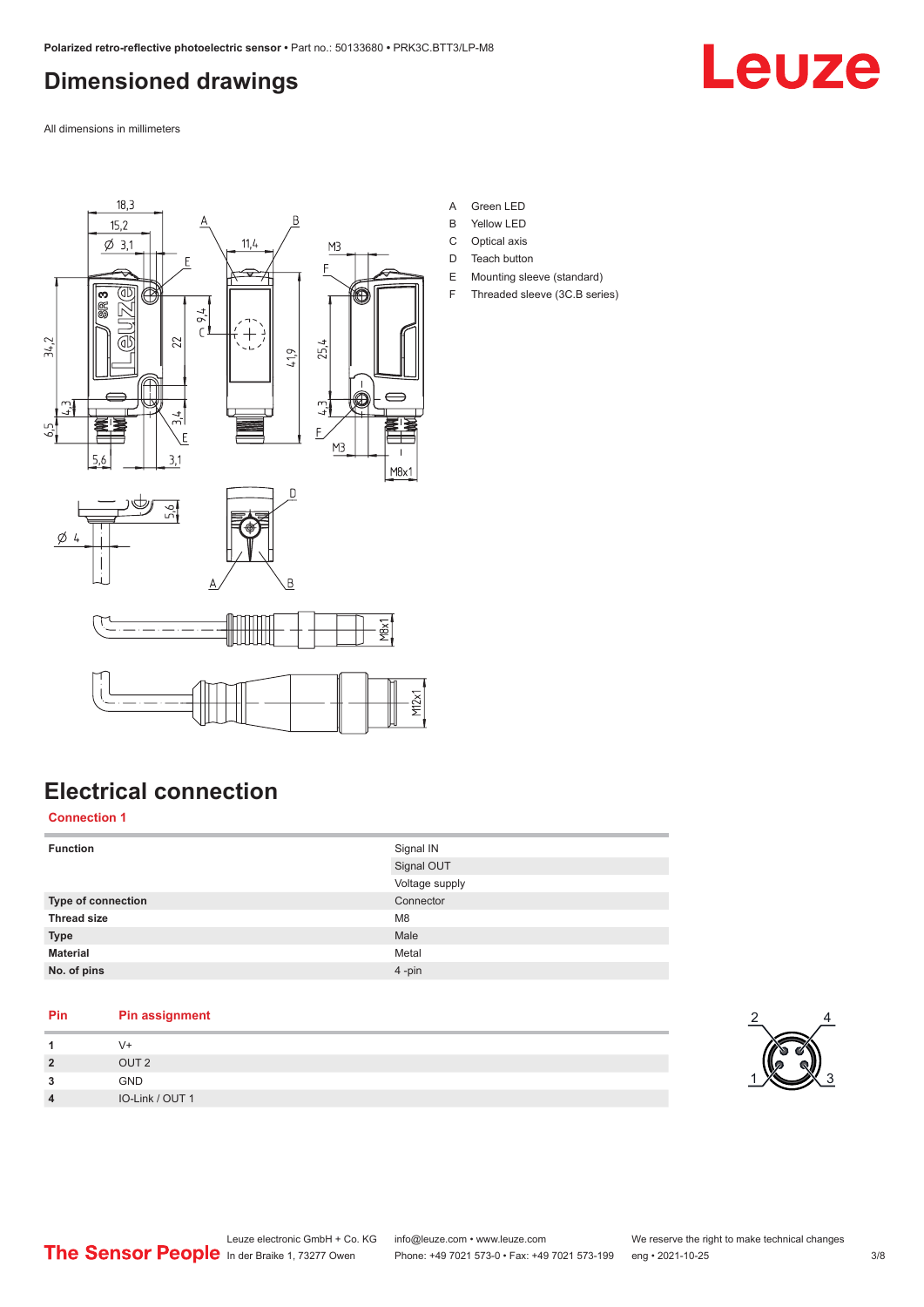### <span id="page-3-0"></span>**Diagrams**

## Leuze

Typ. response behavior



- x Distance [m]
- Misalignment [mm]

Typ. function reserve

x



## **Operation and display**

| <b>LED</b>     | Display                  | <b>Meaning</b>                       |
|----------------|--------------------------|--------------------------------------|
|                | Green, continuous light  | Operational readiness                |
| $\overline{2}$ | Yellow, continuous light | Light path free                      |
|                | Yellow, flashing         | Light path free, no function reserve |

## **Reflectors & reflective tapes**

| Part no. | <b>Designation</b> | <b>Operating range</b><br><b>Operating range</b> | <b>Description</b>                                                                                                                                                                                                                         |
|----------|--------------------|--------------------------------------------------|--------------------------------------------------------------------------------------------------------------------------------------------------------------------------------------------------------------------------------------------|
| 50117583 | MTKS 50x50.1       | $01.3$ m<br>$01.6$ m                             | Design: rechteckig<br>Triple reflector size: 1.2 mm<br>Reflective surface: 50 mm x 50 mm<br>Material: Kunststoff<br>Base material: Kunststoff<br>Chemical designation of the material: PMMA8N<br>Fastening: Durchgangsbefestigung, klebbar |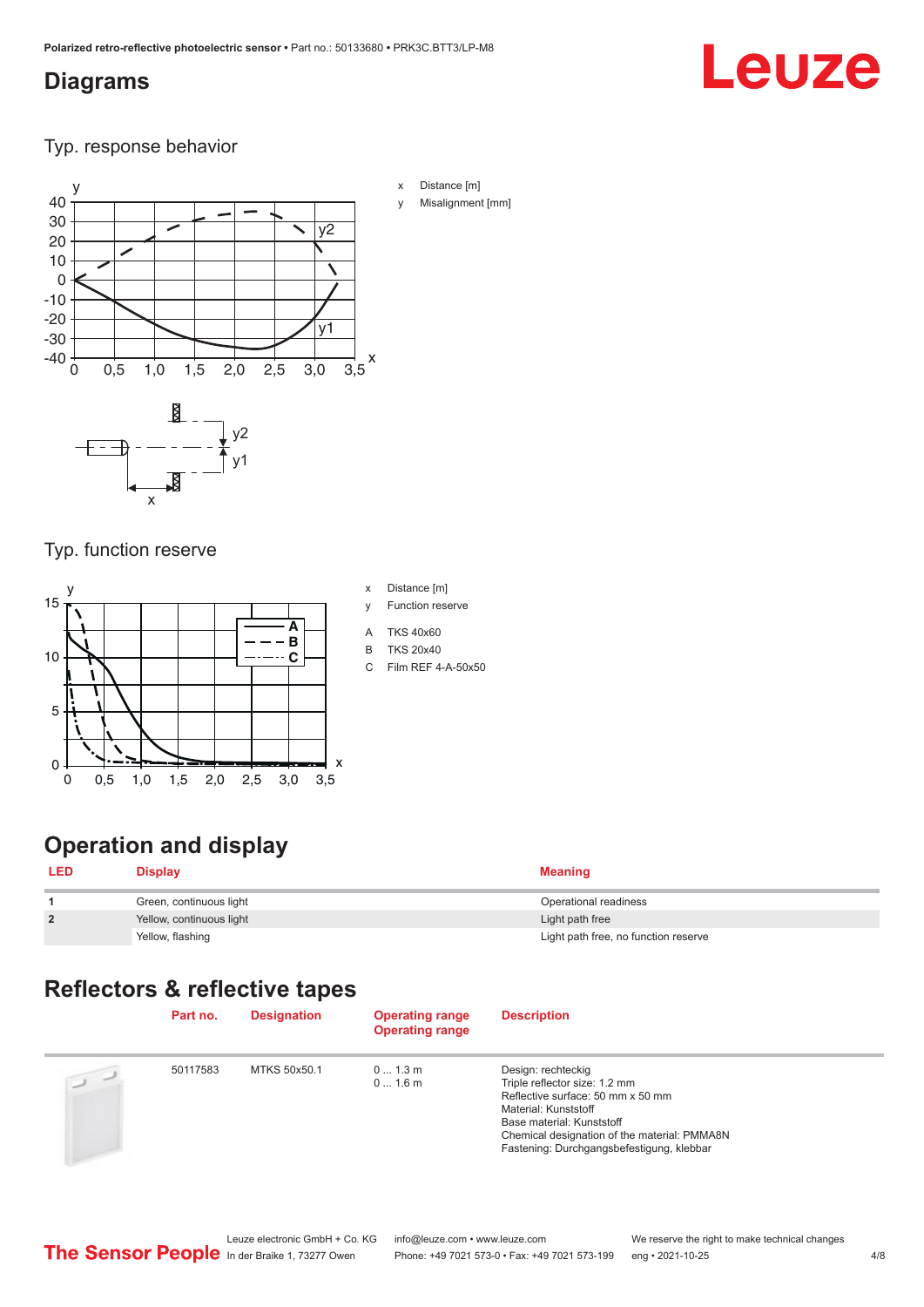## <span id="page-4-0"></span>**Reflectors & reflective tapes**



| Part no. | <b>Designation</b> | <b>Operating range</b><br><b>Operating range</b> | <b>Description</b>                                                                                                                                                                                                                         |
|----------|--------------------|--------------------------------------------------|--------------------------------------------------------------------------------------------------------------------------------------------------------------------------------------------------------------------------------------------|
| 50110192 | REF 6-A-50x50      | 0 1.2 m<br>01.4m                                 | Design: rechteckig<br>Triple reflector size: 0.3 mm<br>Reflective surface: 50 mm x 50 mm<br>Material: Kunststoff<br>Chemical designation of the material: PMMA<br>Fastening: selbstklebend                                                 |
| 50003192 | TK 100x100         | 03m<br>03.6m                                     | Design: rechteckig<br>Triple reflector size: 4 mm<br>Reflective surface: 96 mm x 96 mm<br>Material: Kunststoff<br>Base material: Kunststoff<br>Chemical designation of the material: PMMA8N<br>Fastening: Rückseite kann beklebt werden    |
| 50022816 | <b>TKS 100X100</b> | 03m<br>03.6m                                     | Design: rechteckig<br>Triple reflector size: 4 mm<br>Reflective surface: 96 mm x 96 mm<br>Material: Kunststoff<br>Base material: Kunststoff<br>Chemical designation of the material: PMMA8N<br>Fastening: Durchgangsbefestigung, klebbar   |
| 50081283 | <b>TKS 20X40</b>   | 01m<br>0 1.2 m                                   | Design: rechteckig<br>Triple reflector size: 2.3 mm<br>Reflective surface: 16 mm x 38 mm<br>Material: Kunststoff<br>Base material: Kunststoff<br>Chemical designation of the material: PMMA8N<br>Fastening: Durchgangsbefestigung, klebbar |
| 50040820 | <b>TKS 40X60</b>   | 02m<br>02.4m                                     | Design: rechteckig<br>Triple reflector size: 4 mm<br>Reflective surface: 37 mm x 56 mm<br>Material: Kunststoff<br>Base material: Kunststoff<br>Chemical designation of the material: PMMA8N<br>Fastening: Durchgangsbefestigung, klebbar   |

### **Part number code**

Part designation: **AAA 3C d EE-f.GG H/i J-K**

| AAA3C | Operating principle / construction<br>HT3C: Diffuse reflection sensor with background suppression<br>LS3C: Throughbeam photoelectric sensor transmitter<br>LE3C: Throughbeam photoelectric sensor receiver<br>PRK3C: Retro-reflective photoelectric sensor with polarization filter |
|-------|-------------------------------------------------------------------------------------------------------------------------------------------------------------------------------------------------------------------------------------------------------------------------------------|
| d     | Light type<br>n/a: red light<br>I: infrared light                                                                                                                                                                                                                                   |
| EE    | Light source<br>$n/a$ : LED<br>L1: laser class 1<br>L <sub>2</sub> : laser class 2                                                                                                                                                                                                  |
|       | Preset range (optional)<br>n/a: operating range acc. to data sheet<br>xxxF: Preset range [mm]                                                                                                                                                                                       |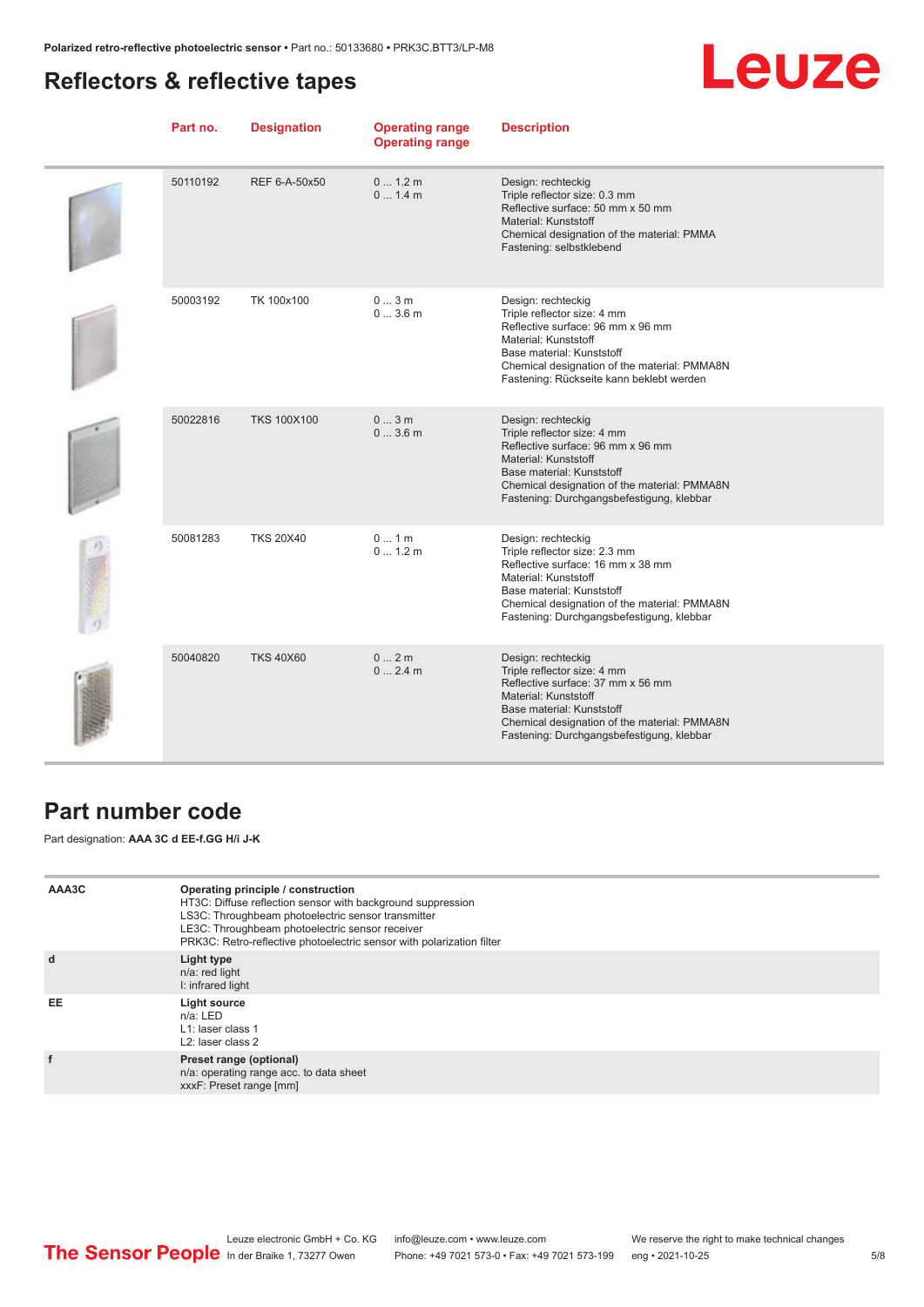#### <span id="page-5-0"></span>**Part number code**



| GG          | Equipment<br>n/a: standard<br>A: Autocollimation principle (single lens) for positioning tasks<br>B: Housing model with two M3 threaded sleeves, brass<br>F: Permanently set range<br>L: Long light spot<br>S: small light spot<br>T: autocollimation principle (single lens) for highly transparent bottles without tracking<br>TT: autocollimation principle (single lens) for highly transparent bottles with tracking<br>V: V-optics<br>XL: Extra long light spot<br>X: extended model<br>HF: Suppression of HF illumination (LED)                                                                              |
|-------------|---------------------------------------------------------------------------------------------------------------------------------------------------------------------------------------------------------------------------------------------------------------------------------------------------------------------------------------------------------------------------------------------------------------------------------------------------------------------------------------------------------------------------------------------------------------------------------------------------------------------|
| н           | Operating range adjustment<br>n/a with HT: range adjustable via 8-turn potentiometer<br>n/a with retro-reflective photoelectric sensors (PRK): operating range not adjustable<br>1: 270° potentiometer<br>3: teach-in via button<br>6: auto-teach                                                                                                                                                                                                                                                                                                                                                                   |
| j.          | Switching output/function OUT 1/IN: Pin 4 or black conductor<br>2: NPN transistor output, light switching<br>N: NPN transistor output, dark switching<br>4: PNP transistor output, light switching<br>P: PNP transistor output, dark switching<br>6: push-pull switching output, PNP light switching, NPN dark switching<br>G: Push-pull switching output, PNP dark switching, NPN light switching<br>L: IO-Link interface (SIO mode: PNP light switching, NPN dark switching)<br>8: activation input (activation with high signal)<br>X: pin not used<br>1: IO-Link / light switching (NPN) / dark switching (PNP) |
| J           | Switching output / function OUT 2/IN: pin 2 or white conductor<br>2: NPN transistor output, light switching<br>N: NPN transistor output, dark switching<br>4: PNP transistor output, light switching<br>P: PNP transistor output, dark switching<br>6: push-pull switching output, PNP light switching, NPN dark switching<br>G: Push-pull switching output, PNP dark switching, NPN light switching<br>W: warning output<br>X: pin not used<br>8: activation input (activation with high signal)<br>9: deactivation input (deactivation with high signal)<br>T: teach-in via cable                                 |
| κ           | <b>Electrical connection</b><br>n/a: cable, standard length 2000 mm, 4-wire<br>5000: cable, standard length 5000 mm, 4-wire<br>M8: M8 connector, 4-pin (plug)<br>M8.3: M8 connector, 3-pin (plug)<br>200-M8: cable, length 200 mm with M8 connector, 4-pin, axial (plug)<br>200-M8.3: cable, length 200 mm with M8 connector, 3-pin, axial (plug)<br>200-M12: cable, length 200 mm with M12 connector, 4-pin, axial (plug)                                                                                                                                                                                          |
| <b>Note</b> |                                                                                                                                                                                                                                                                                                                                                                                                                                                                                                                                                                                                                     |

 $\%$  A list with all available device types can be found on the Leuze website at www.leuze.com.

#### **Notes**

| Observe intended use!                                                                 |
|---------------------------------------------------------------------------------------|
| $\%$ This product is not a safety sensor and is not intended as personnel protection. |
| $\%$ The product may only be put into operation by competent persons.                 |
| ♦ Only use the product in accordance with its intended use.                           |
|                                                                                       |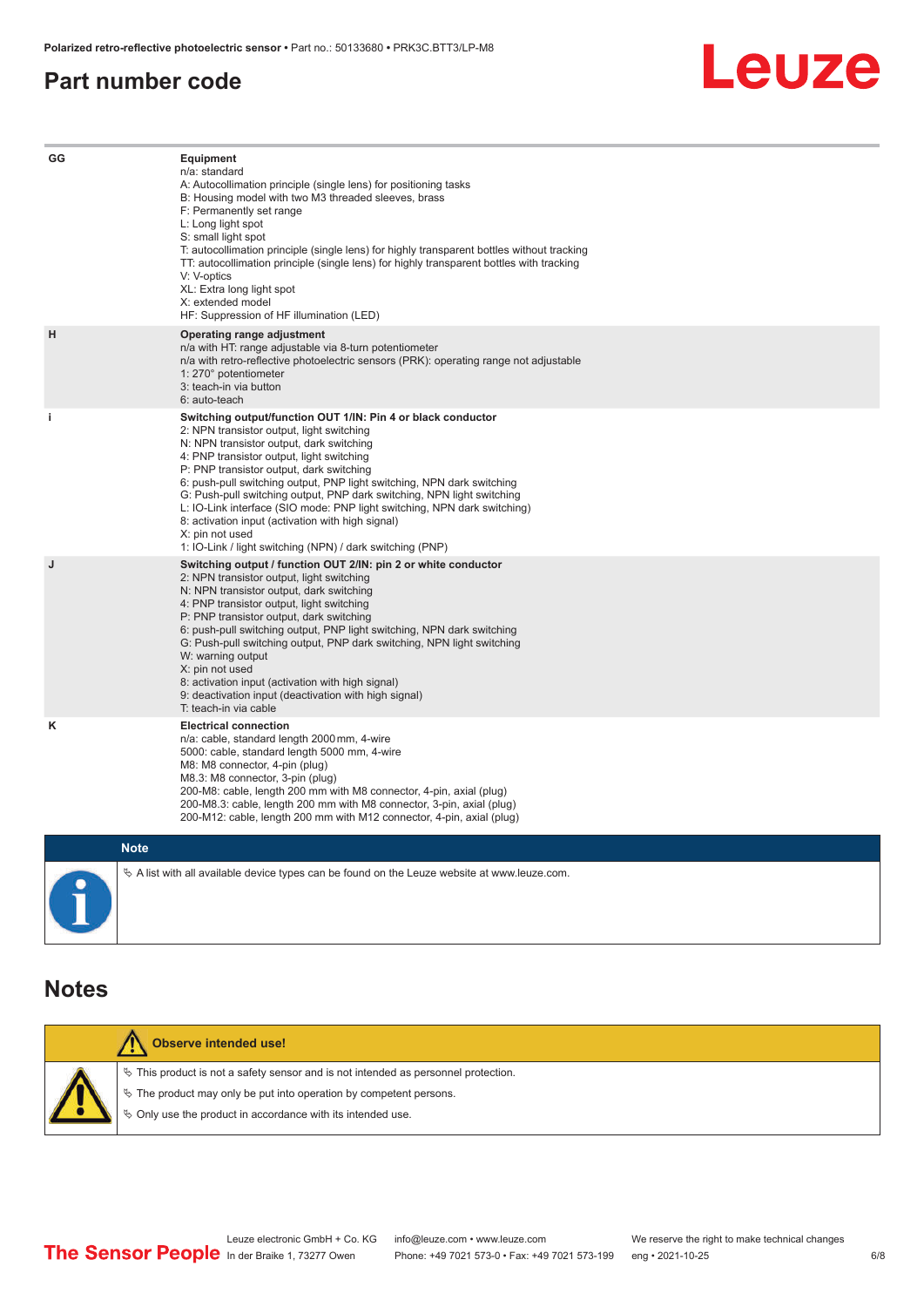#### <span id="page-6-0"></span>**Notes**

## Leuze

#### **For UL applications:**

ª For UL applications, use is only permitted in Class 2 circuits in accordance with the NEC (National Electric Code). ª These proximity switches shall be used with UL Listed Cable assemblies rated 30V, 0.5A min, in the field installation, or equivalent (categories: CYJV/ CYJV7 or PVVA/PVVA7)

#### **Further information**

- Light source: Average life expectancy 100,000 h at an ambient temperature of 25 °C
- Response time: For short decay times, an ohmic load of approx. 5 kOhm is recommended
- Sum of the output currents for both outputs, 50 mA for ambient temperatures > 40 °C
- Permissible operating temperature range during IO-Link operation: -10 °C to +40 °C
- Use of MTK(S) or REF 6-A- reflective tape is preferred.
- For REF 6-A reflective tape, the sensor's side edge must be aligned parallel to the side edge of the reflective tape.
- The light spot may not exceed the reflector.

#### **Accessories**

#### Connection technology - Connection cables

|   | Part no. | <b>Designation</b> | <b>Article</b>   | <b>Description</b>                                                                                                                                |
|---|----------|--------------------|------------------|---------------------------------------------------------------------------------------------------------------------------------------------------|
| ŧ | 50130850 | KD U-M8-4A-V1-050  | Connection cable | Connection 1: Connector, M8, Axial, Female, 4-pin<br>Connection 2: Open end<br>Shielded: No<br>Cable length: 5,000 mm<br>Sheathing material: PVC  |
|   | 50130871 | KD U-M8-4W-V1-050  | Connection cable | Connection 1: Connector, M8, Angled, Female, 4-pin<br>Connection 2: Open end<br>Shielded: No<br>Cable length: 5,000 mm<br>Sheathing material: PVC |

#### Mounting technology - Mounting brackets

|             | Part no. | <b>Designation</b> | <b>Article</b>  | <b>Description</b>                                                                                                                           |
|-------------|----------|--------------------|-----------------|----------------------------------------------------------------------------------------------------------------------------------------------|
| $L_{\odot}$ | 50139831 | <b>BT 205M</b>     | Mounting device | Fastening, at system: Durchgangsbefestigung<br>Mounting bracket, at device: schraubbar<br>Type of mounting device: starr<br>Material: Metall |